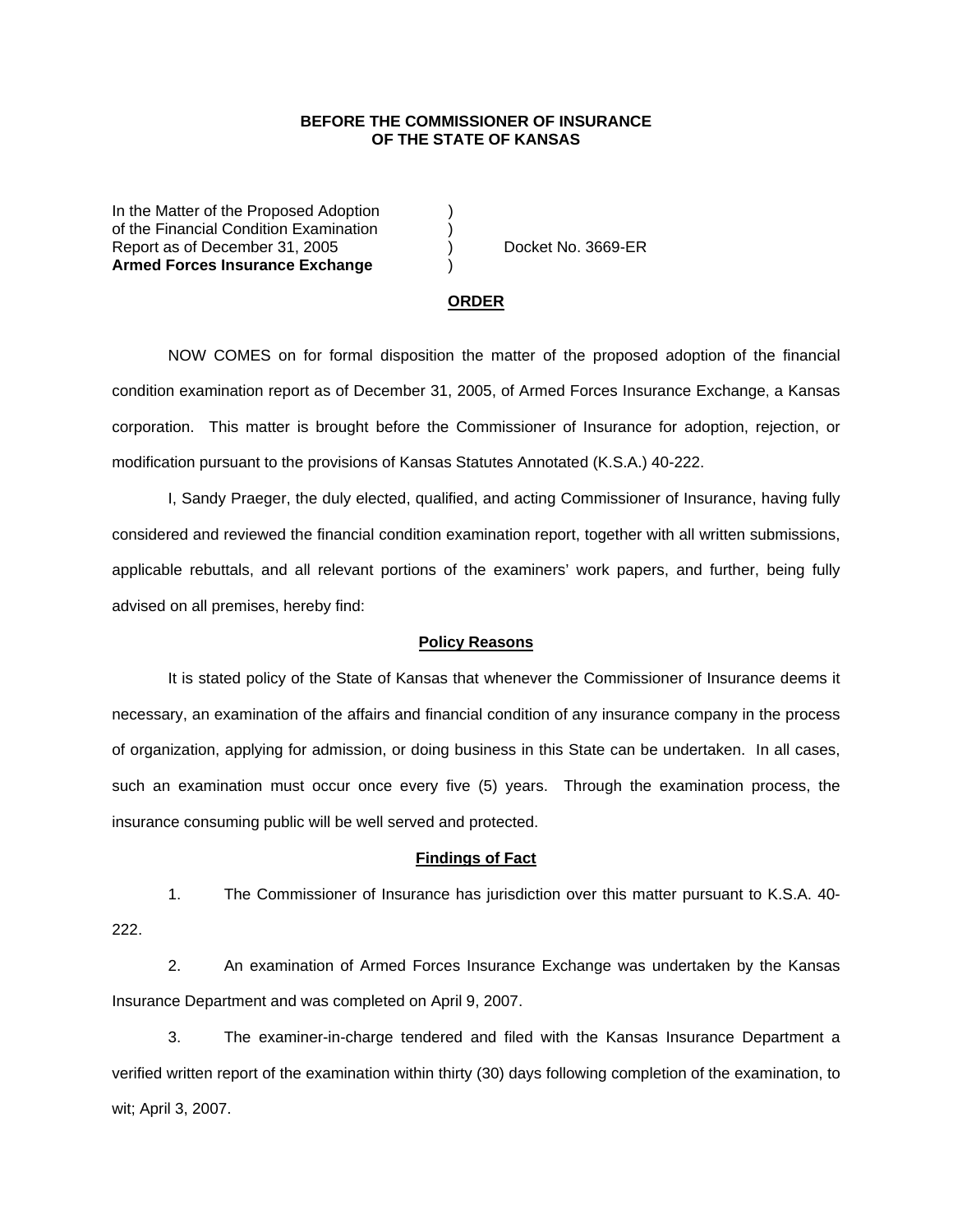4. Following receipt of the verified report, the Kansas Insurance Department transmitted the report to Armed Forces Insurance Exchange on April 11, 2007, with a duly executed notice advising the company of its opportunity to prepare and submit to the Kansas Insurance Department a written submission or rebuttal with respect to any and all matters contained in the report. Armed Forces Insurance Exchange was further advised that any written submission or rebuttal needed to be filed with the Kansas Insurance Department no later than thirty (30) days after receipt of the verified report.

 5. Armed Forces Insurance Exchange filed a written acceptance of the verified report on April 30, 2007.

6. Based upon the written submission tendered by Armed Forces Insurance Exchange, the company took no exceptions to matters contained in the verified report.

 7. Within thirty (30) days of the end of the time period allowed for written submission or rebuttal, the Commissioner of Insurance fully reviewed the report, together with all written submissions and rebuttals provided by Armed Forces Insurance Exchange. The Commissioner of Insurance further reviewed all relevant workpapers.

 8. No other written submissions or rebuttals were submitted by Armed Forces Insurance Exchange.

## **Conclusion of Law**

9. K.S.A. 40-222(k)(2) provides:

"Within 30 days of the end of the period allowed for the receipt of written submissions or rebuttals, the commissioner shall fully consider and review the report, together with any written submissions or rebuttals and any relevant portions of the examiners workpapers and enter an order:

- (A) Adopting the examination report as filed or with modification or corrections. If the examination report reveals that the company is operating in violation of any law, regulation or prior order of the commissioner, the commissioner may order the company to take any action the commissioner considers necessary and appropriate to cure such violations; or
- (B) rejecting the examination report with directions to the examiners to reopen the examination for purposes of obtaining additional data, documentation or information, and refiling pursuant to subsection (k); or
- (C) call and conduct a fact-finding hearing in accordance with K.S.A. 40-281 and amendments thereto for purposes of obtaining additional documentation, data, information and testimony."